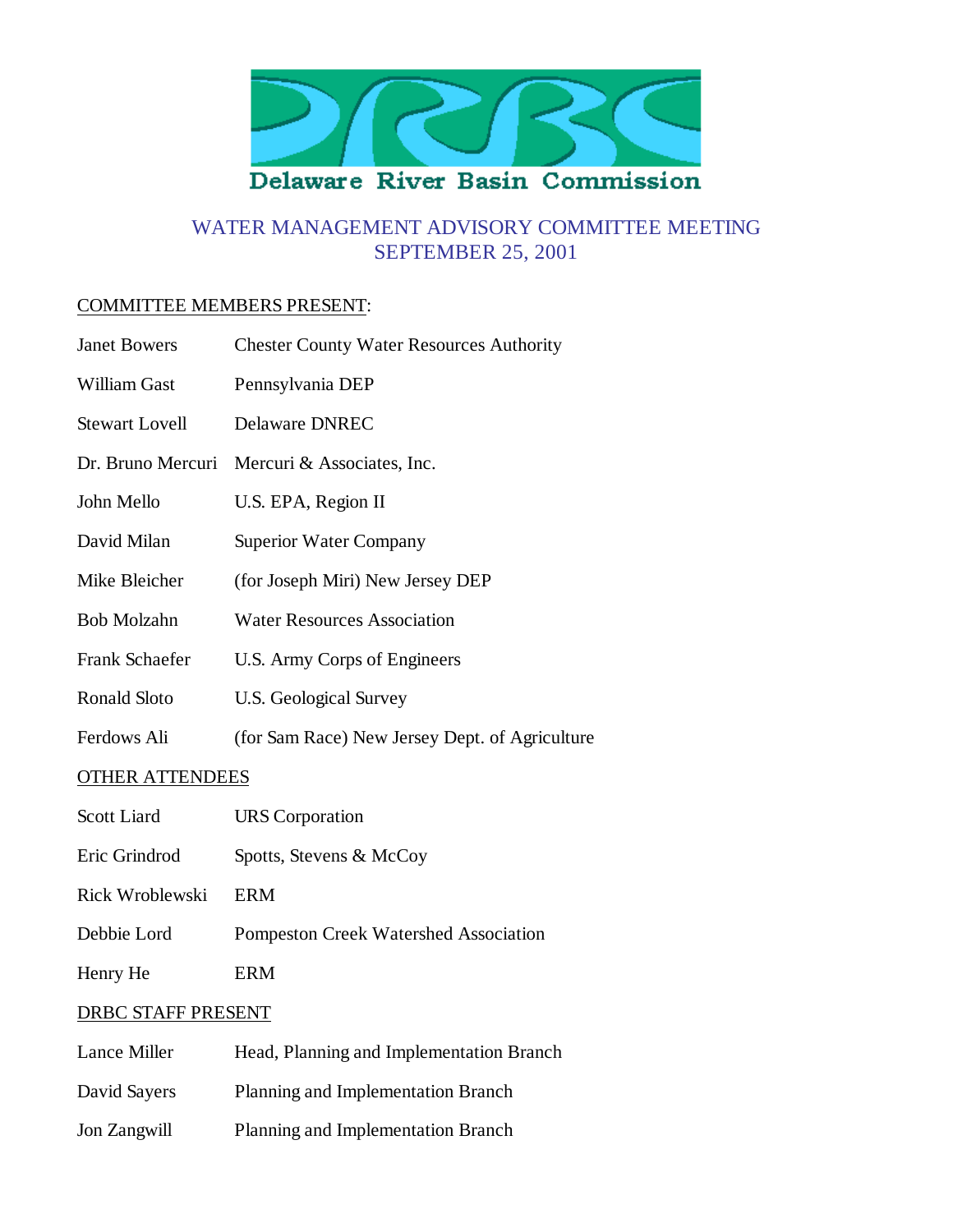#### **Call to order**

Meeting was called to order by Chairman Mercuri at 9:30 a.m.

# 1. **Minutes of Previous Meeting (Miller)**

The minutes from July 10 meeting were reviewed. The attendance list was amended to reflect the presence of Bob Molzhan and other minor changes were recommended. The minutes were accepted with the minor changes.

### 2. **IRP Guidance Document (Attachment 1) (Bowers)**

Janet Bowers gave a brief synopsis to date of the IRP Guidance Document, which included:

- The IRP Subcommittee met on August 23, and reviewed comments given at the July 10 meeting and those received since that date by email. At the meeting a consensus was reached, with a few minor additional amendments approved via email after the subcommittee meeting.
- A recommendation was made to the full Committee for approval of the IRP Guidance Document with the next step being DRBC presenting it to the Commissioners for their approval.
- Janet Bowers made a motion to accept the IRP Guidance. William Gast seconded the motion. Motion carried. The IRP Guidance Document will be presented at the next Commission Meeting on October 31, 2001, for their consideration and adoption as formal guidelines.
- Appreciation was given to Janet Bowers, the IRP Subcommittee, the Water Management Advisory Committee, and DRBC for their efforts/work on the IRP Guidance Document.

### **Source Water Assessment and Protection (SWAP) Program- Determining the Role for the DRBC** 3. **(Attachment 2) (Sayers/Miller)**

David Sayers presented an outline of the (SWAP) program, questioning" How does the Committee see DRBC playing a role in the process?" Whilst the SWAP program is a federal requirement, it is voluntary for communities to use the information provided by the SWAP program for making watersheds protection plans.

Invitations to DRBC are being received, principally from Pennsylvania and New Jersey, to participate in their SWAP programs. DRBC must keep in mind staff availability and be clear on the role it will take.

Mike Bleicher commented that the SWAP program falls under the Safe Drinking Water program in New Jersey, and Mike asked Sandy Krietzman for any input for this meeting. Sandy suggested that since the program involves public participation and is voluntary, it would be beneficial to try and put something on the DRBC Web Page, providing both information and awareness to the public. Mike also reported on who is responsible for New Jersey well head protection area delineations, as well as the process an applicant can pursue regarding those delineations.

David Sayers reported that DRBC involvement so far with SWAP has been limited to attending various meetings involving the assessment part of the program (currently underway), but there is a 'missing link' to how this will evolve into community-developed protection plans.

The Committee posed several questions that could not be answered by those present. These questions related to data requirements, how comprehensive the susceptibility analysis needs to be and if consideration is given to pollutants already within the delineated (groundwater) zones. Consensus of the Committee was to have more information in order to have a knowledgeable discussion on helping decide what is an appropriate role for DRBC to take. Janet Bowers recommended inviting representatives from both states to a Committee meeting to discuss what kind of assistance is needed in their SWAP programs. It was agreed that representatives for the SWAP programs would be contacted with the possibility that they will present at the next Committee meeting. A suggestion given by Lance Miller was for DRBC to convene a meeting with the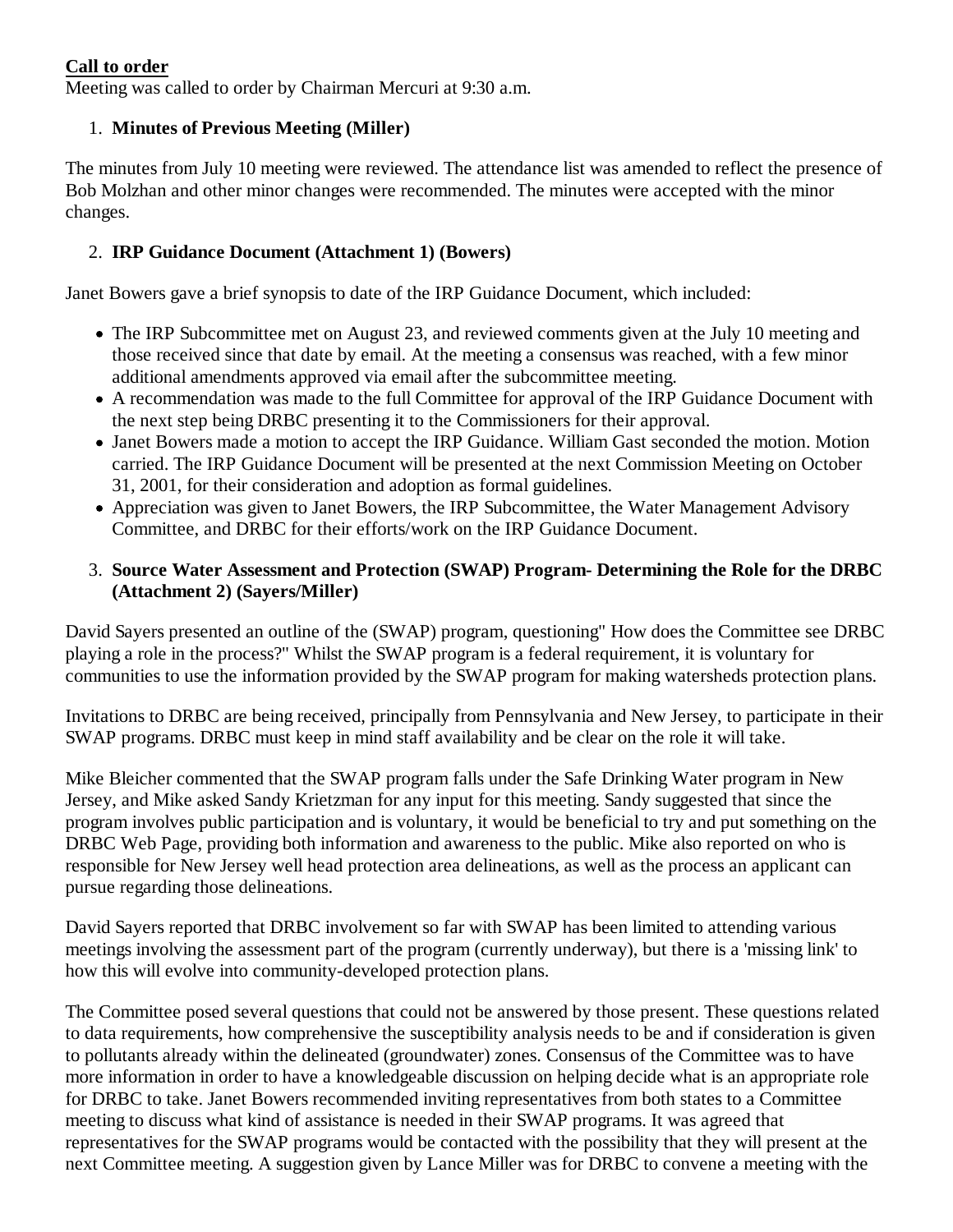two SWAP Programs in the two states, and then report back to this Committee. Lance discussed the next phase (after assessment) which is how to use the information - this may be the point at which the DRBC can play a key role.

Stewart Lovell was asked to explain the SWAP Program in Delaware. The Christina Basin is being assessed on a watershed basis in coordination with watershed groups. This program is fully up and running. In Delaware, state law requires municipalities of a certain population to adopt assessment plans. According to Stewart Lovell, technical documents are in place for delineation and he will share these documents with DRBC, to assist them in to better understand this program. Surface water assessments are not yet completed.

Lance Miller noted that DRBC will get source water assessment protocols/methodologies from the four states for both ground and surface water. These will be distributed to the members of the Committee. It was also the opinion of the Committee, to have all four states report this information at future Water Management Advisory Committee Meetings. Also, a link on the DRBC website to the State Web Pages regarding SWAP issues was recommended.

#### BREAK 11:15 a.m.

### 4. **Comprehensive Plan - Goals Document and Update on Progress (Attachment 3) (Miller)**

A meeting was held on July 24, 2001 at which the Goals Document was presented to and reviewed by the council. Breakout groups were formed that worked on each of the key result areas (editing/filling in blanks etc). The full document was then sent back out to the council for its review (mid August - Sept. 10), giving them an opportunity to provide written comments. No significant changes were necessary. On Monday October 1st discussion will include how the Council feels about the document and if it is ready to go out for public comment at this stage.

DRBC is trying to reach the point where they can give these goals and objectives to the Commissioners to get them to modify/accept them to start the work of the Comprehensive Plan and developing management strategies to achieve the goals and objectives.

The Advisory Committees are going to be responsible for developing management strategies. The Steering Committee of the Watershed Advisory Council developed a proposal, which was sent to Advisory Committee Chairs asking for their opinion as to which Advisory Committees they think should be the lead entity for a particular goal.

Lance Miller then reviewed the key result areas stating assignment by the Steering Committee to this Committee (noting support from the Flow Management Committee on certain key result areas). The committee(s) that will be given the responsibilities for developing management strategies for the goals and objectives of the Comprehensive Plan was presented. It was noted that recent completion of the IRP by this Committee would also be an asset.

In order to support the development of management strategies for The Comprehensive Planning effort by the Advisory Committees, DRBC will engage the services of GSA (explanation given of the GSA process). Then the following would take place:

- Once an Advisory Committee is assigned their goals and objectives, they would meet, discuss, and decide what type of management strategies they would want to see for a particular goal and its objective (DRBC staff would be available to work with the committees in outlining this)
- DRBC would then turn this information into a statement of work, and then have this work reviewed by the either the chair, a subgroup of the committee, or the whole committee
- DRBC would then submit and then acquire a consultant to actually draft the management strategies
- DRBC would have to develop and provide a format for management strategies to the consultants, to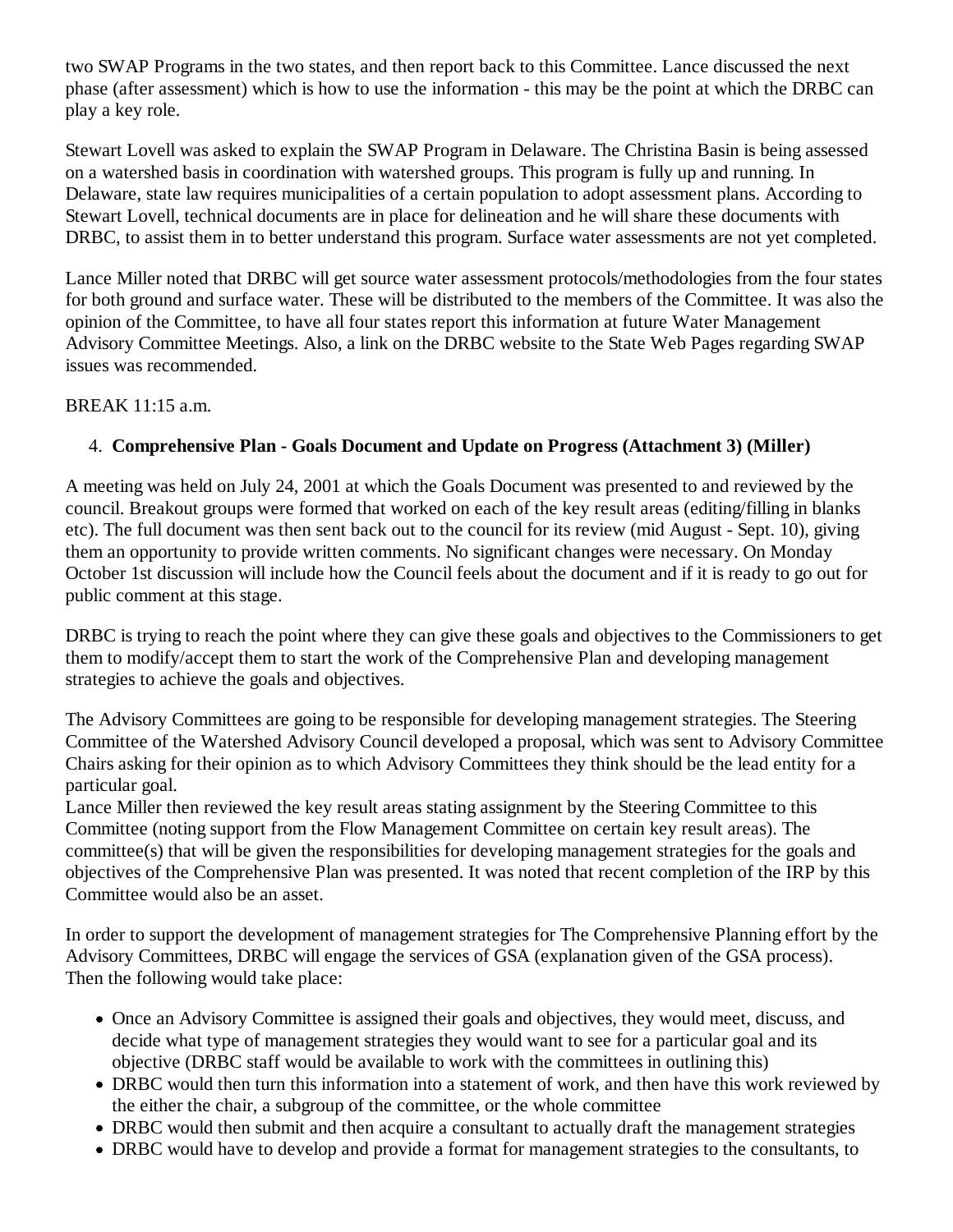ensure consistency when they are compiled into the Comprehensive Plan

- The consultants would then produce a strategy that the responsible committee(s) would review. If additional work is required from the consultant(s), DRBC would send back the strategies to them, or if it is something DRBC can change then staff would be available.
- Timeframes for the process for developing the Comprehensive Plan were presented, with final Council action in December 2003, the end result being the final Comprehensive Plan that DRBC will recommend to the Commissioners.
- Lance Miller noted that DRBC Staff would also be available to develop management strategies, if that is what the Committee wants.

## LUNCH (12:00 - 12:45)

The following was discussed during the review of the goal assignments for the Water Management Advisory Committee:

- Committee members were ask for their opinions on their goal assignments
- Committee members noted agreement when/where an ad hoc committee would be necessary.
- Involvement of different committees coming together to work on specific goals and involvement of those who would have the most expertise in those areas
- The need for various ad hoc committees with the involvement of members of the various advisory committee(s) and/or subcommittee(s)
- Ad hoc advisory committee(s) would be created by the Commissioners for the specific purposes of developing strategies for a particular goal(s) that would go back to the Commissioners and the Council
- Ground rules should include lead responsibility (who will present it to the Commissioners)
- The need for voting resolutions involving a Committee and/or a subcommittee was discussed

## **(1:30-2:15) Retail Water Pricing to Encourage Conservation (Resolution 99-2) - Assessing the** 5. **Effectiveness. (Attachment 4) (Sayers)**

- David Sayers explained the history of the resolution which requires that purveyors supplying over 1mgd have a conservation tariff in place or undertake a feasibility study to look at the impact of implementing one.
- David Sayers pointed out that the main weakness of the resolution in its current form is that it stops short of requiring the purveyor to implement a conservation rate even if the results of the study are favorable.
- There solution also states that annually the Executive Director shall review the effectiveness of the retail water pricing activities to determine the accuracy in promoting and supporting water pricing that encourages water conservation. This appears never to have been undertaken.
- David Sayers reviewed the feasibility studies done in the past, which indicated that the quality of the studies has been variable and that the resolution has not been particularly effective at promoting water conservation pricing. DRBC believes that this is the first analysis that has probably been done under their resolution.

The Committee was asked to look at this resolution and make any recommendations to the Commission.

Lance Miller suggested that in future when the analysis is done, it will be reviewed and critiqued by DRBC and sent back to the purveyor if necessary. Submission of a study should not automatically result in approval. The study needs to be evaluated. Jan Bowers questioned how this has been done in the past. It is not clear how DRBC staff has done this in the past as no guidelines exist and staff likely to have been involved in evaluations are no longer with DRBC.

Lance Miller recommended to have Project Review Branch at the next meeting to discuss their role in